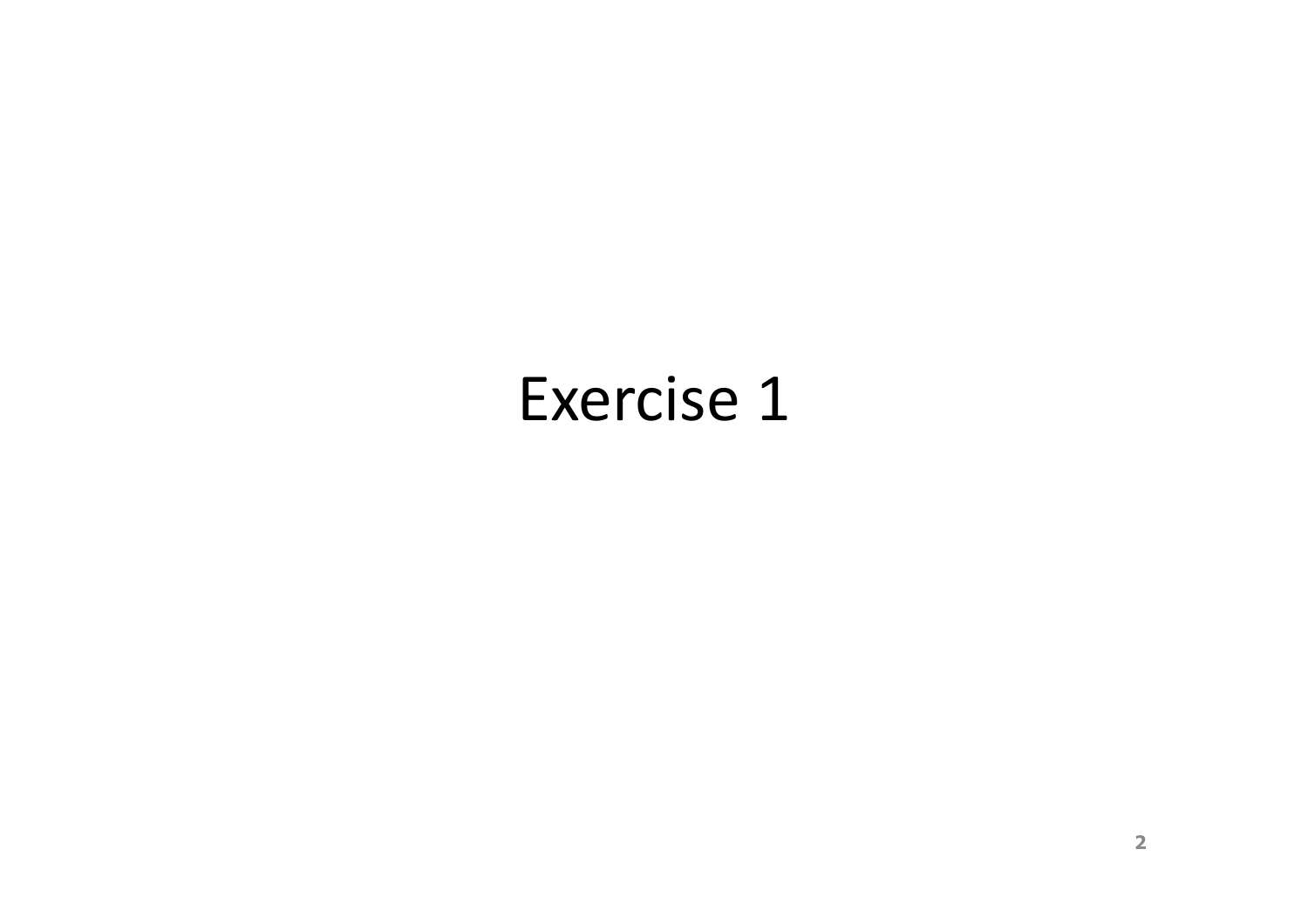

• A **product breakdown structure** for the *Decision support system* needed to produce the *Implementation specification* 



• **TASK:** Based on the Product Breakdown Structure draw a possible(**Product"Flow"Diagram"**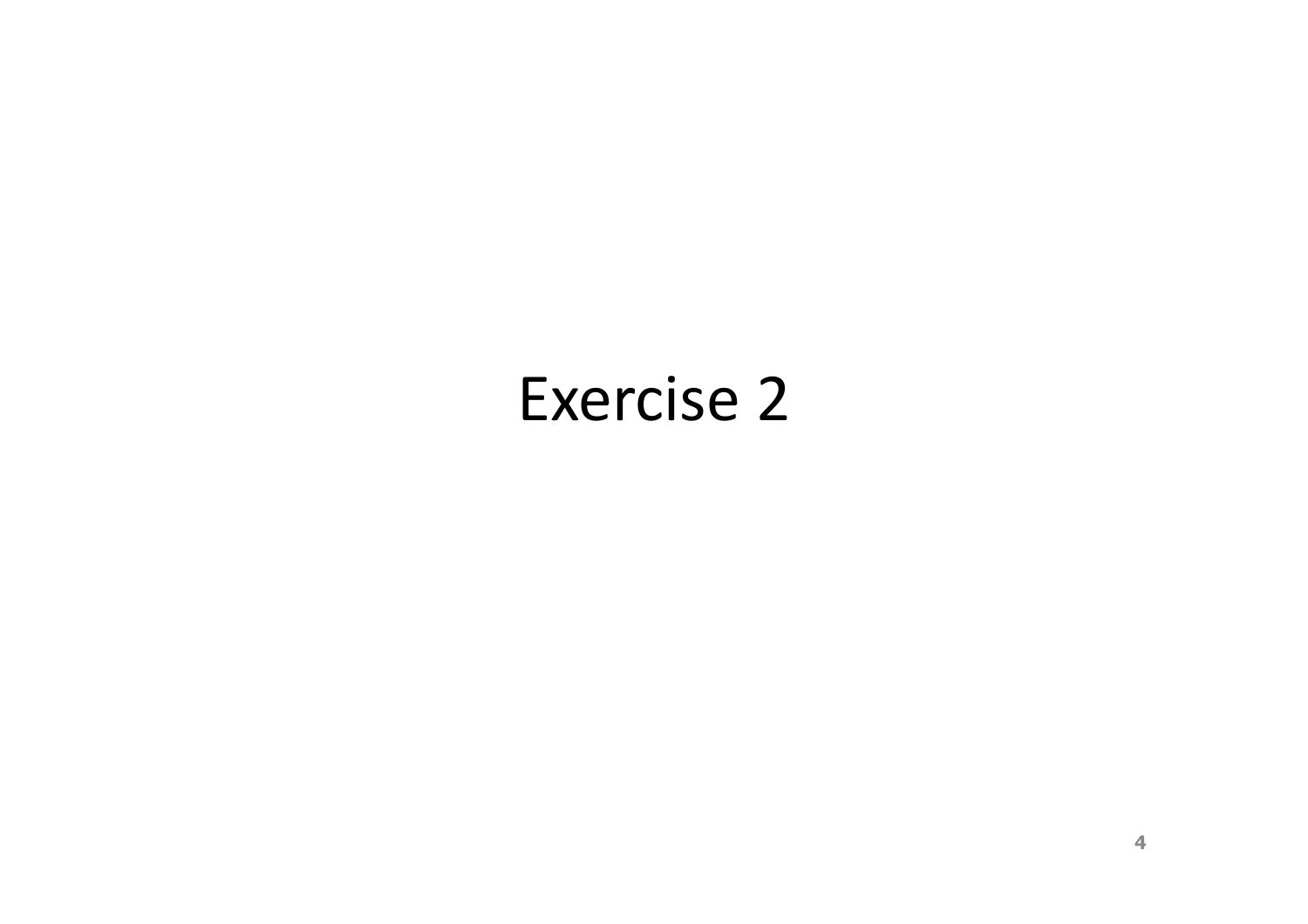



• **TASK**: Using the activity durations given in the table, calculate the *earliest completion date* for this project and identify the *critical path(s)* on the network

| <b>Activity</b>          | <b>Estimated</b><br>duration (days) | <b>Activity</b>       | <b>Estimated</b><br>duration ( <i>days</i> ) |
|--------------------------|-------------------------------------|-----------------------|----------------------------------------------|
| Specify overall system   | 10                                  | Design module A       | 15                                           |
| Specify module A         |                                     | Design module B       | 17                                           |
| Specify module B         |                                     | Design module C       | 10                                           |
| Specify module C         | 3                                   | Design module D       | 13                                           |
| Specify module D         |                                     | Code modules A&C      | 25                                           |
| Check A&B specifications | 12                                  | Code modules B&D      | 22                                           |
| Check C&D specifications | a                                   | Integrate/test system |                                              |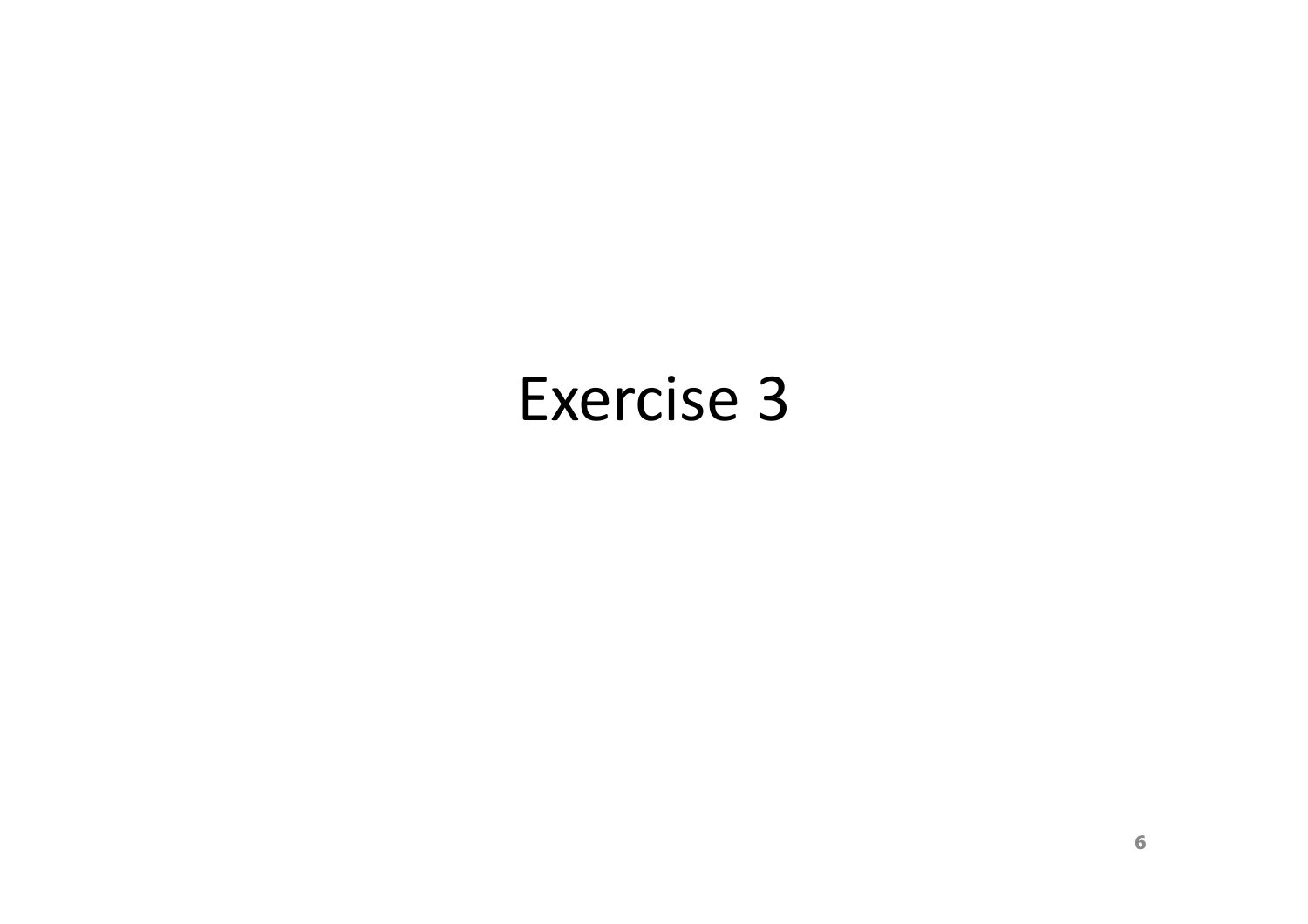

- Situation 1:
	- A finance director needs to ensure that a software application is changed to conform with new legal requirements.

#### • Situation 2:

 $-$  A system analyst needs clarification of what is meant by a particular term used in a banking domain.

#### • Situation 3:

 $-$  The novice bank clerk does not understand how he needs to perform the financial transaction using the online banking system

**TASK:** Describe what would be the best *mode of communication* for these three situations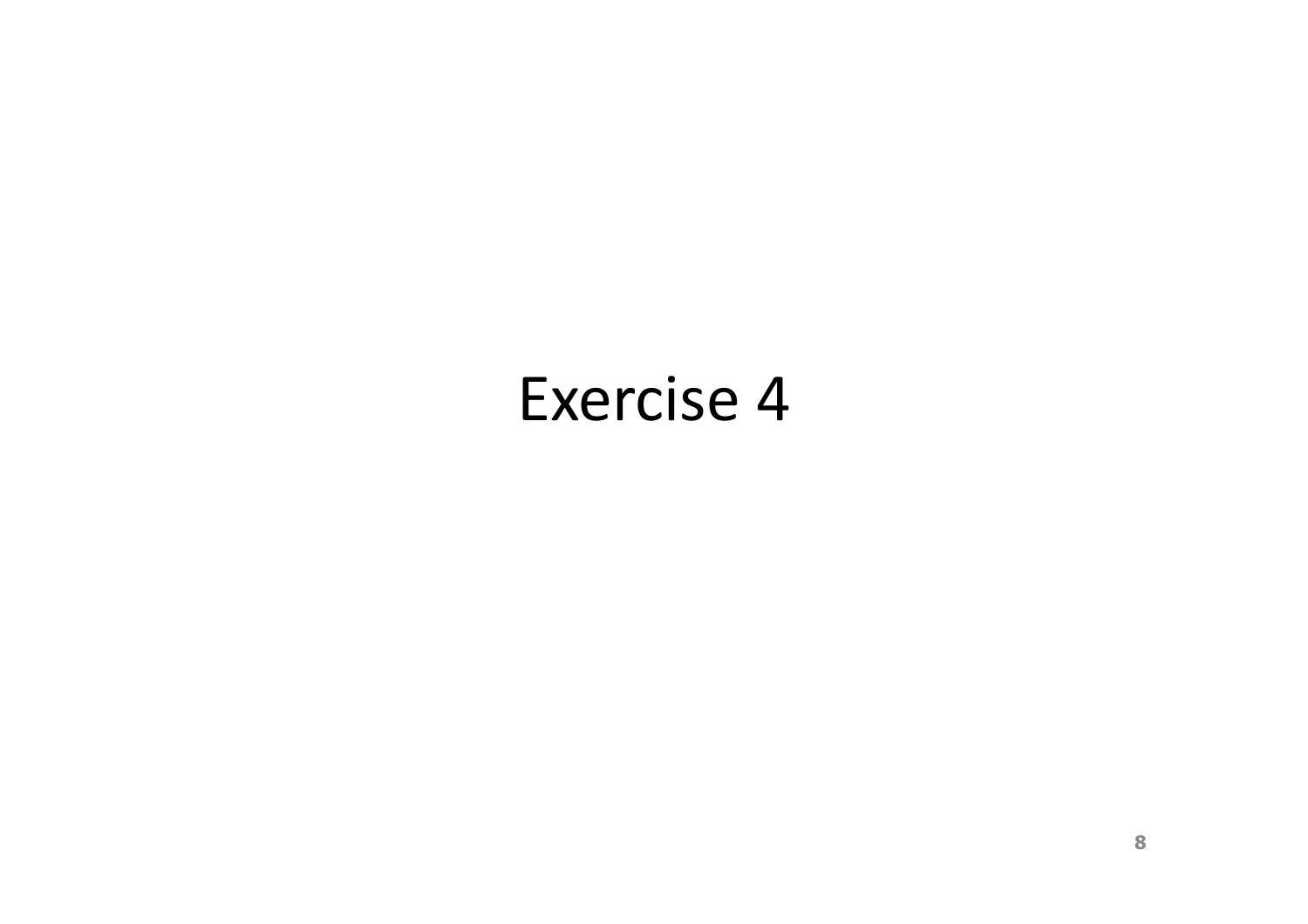

A new project has *average* novelty for the software supplier that is going to execute it and thus given a *low* rating on this account for precedentedness (PREC). Development flexibility (FLEX) is *high*, but requirements may change radically and so the risk resolution exponent (RESL) is rated *very low*. The development team is all located in the same office and this leads to team cohesion (TEAM) being rated as *very high*. But the software house as a whole tends to be very informal in its standards and the procedures and the process maturity driver (PMAT) has therefore been given a rating of *low*.

#### • **TASK:"**

- $-$  Calculate the *scale factor* (*sf*) in this case
- $-$  Estimate the overall *effort* if the size of the application is estimated as 2000 lines of code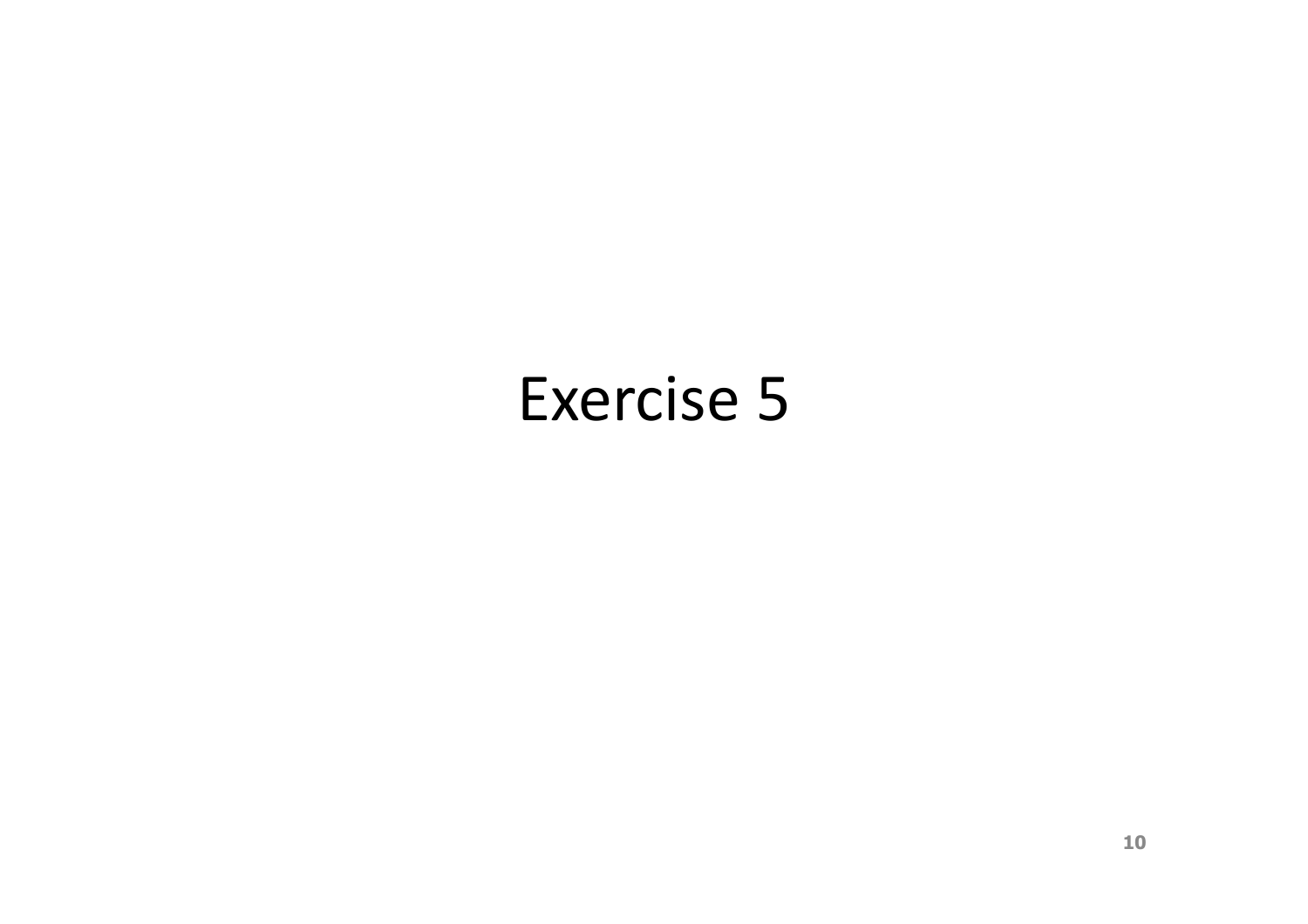

#### Application of PERT

| <b>Activity</b> | <b>Optimistic</b><br>time $(a)$ | <b>Most likely time</b><br>(m) | Pessimistic<br>time $(b)$ | <b>Expected</b><br>time $(t)$ | <b>Standard</b><br>deviation (s) |
|-----------------|---------------------------------|--------------------------------|---------------------------|-------------------------------|----------------------------------|
| A               | 4 (weeks)                       | 5 (weeks)                      | 7 (weeks)                 |                               |                                  |
| B               | 6                               | 9                              | 10                        |                               |                                  |
|                 |                                 |                                | 9                         |                               |                                  |
| D               |                                 | 3                              | 6                         |                               |                                  |
|                 |                                 | 6                              | 9                         |                               |                                  |
|                 |                                 |                                |                           |                               |                                  |



- **T1:** Calculate the expected duration and **standard deviation** for each activity
- **T2: Identify the critical path**
- **T3: Calculate the standard** deviation for each project event (node)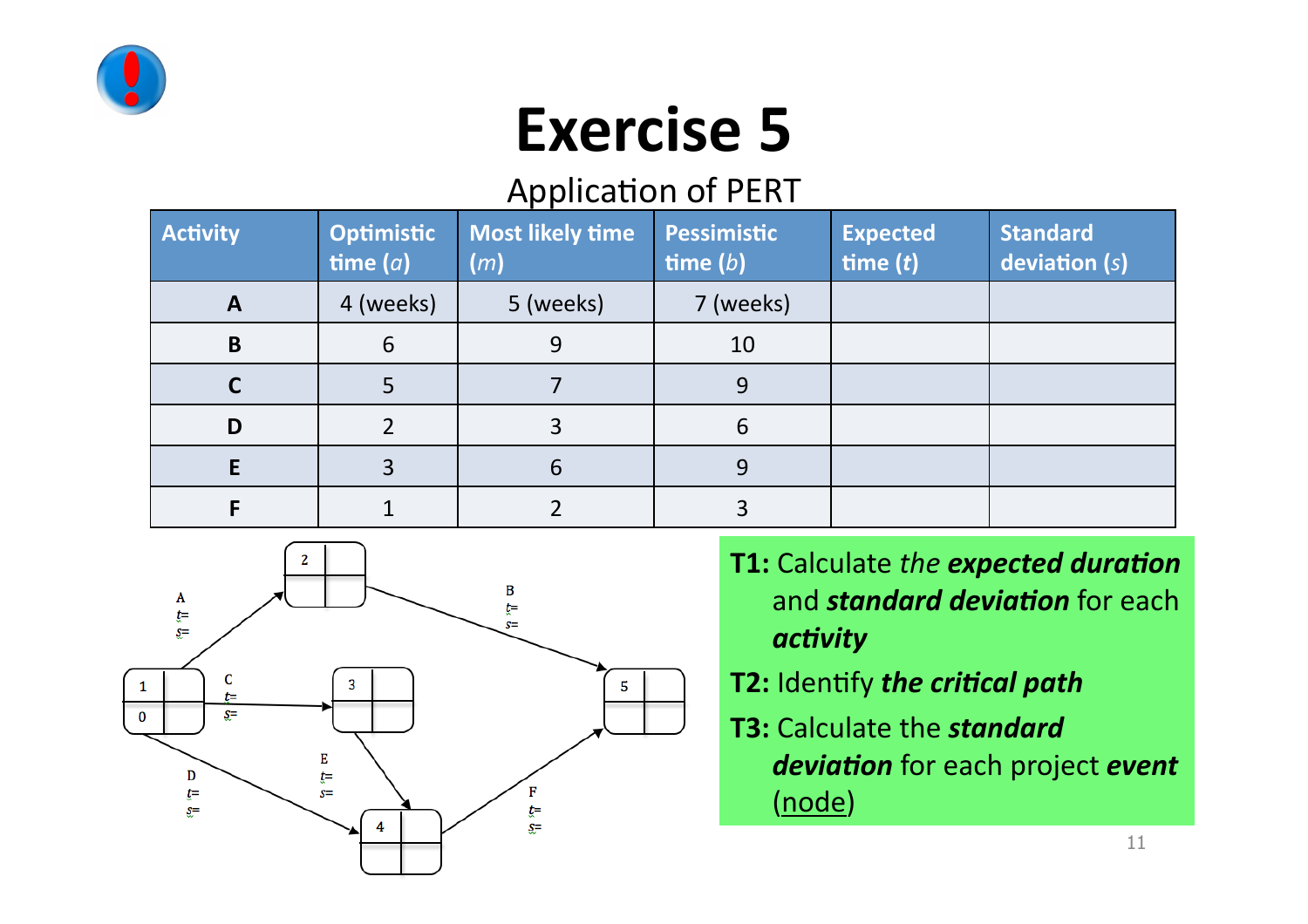

#### Application of PERT

| <b>Activity</b> | <b>Optimistic</b><br>time $(a)$ | <b>Most likely time</b><br>(m) | Pessimistic<br>$\mathsf{time}\left(b\right)$ | <b>Expected</b><br>time $(t)$ | <b>Standard</b><br>deviation (s) |
|-----------------|---------------------------------|--------------------------------|----------------------------------------------|-------------------------------|----------------------------------|
| A               | 4 (weeks)                       | 5 (weeks)                      | 7 (weeks)                                    |                               |                                  |
| B               | 6                               | 9                              | 10                                           |                               |                                  |
|                 |                                 |                                | 9                                            |                               |                                  |
| D               |                                 | 3                              | 6                                            |                               |                                  |
|                 |                                 | 6                              | 9                                            |                               |                                  |
|                 |                                 |                                |                                              |                               |                                  |



- **T4:** Calculate *z* **values** for each node that has a target date
- **T5: Convert** *z* **values to** probabilities
	- $-$  What is a probability to complete activity E by week 11?
	- $-$  What is a probability to complete the **project** within 16 weeks?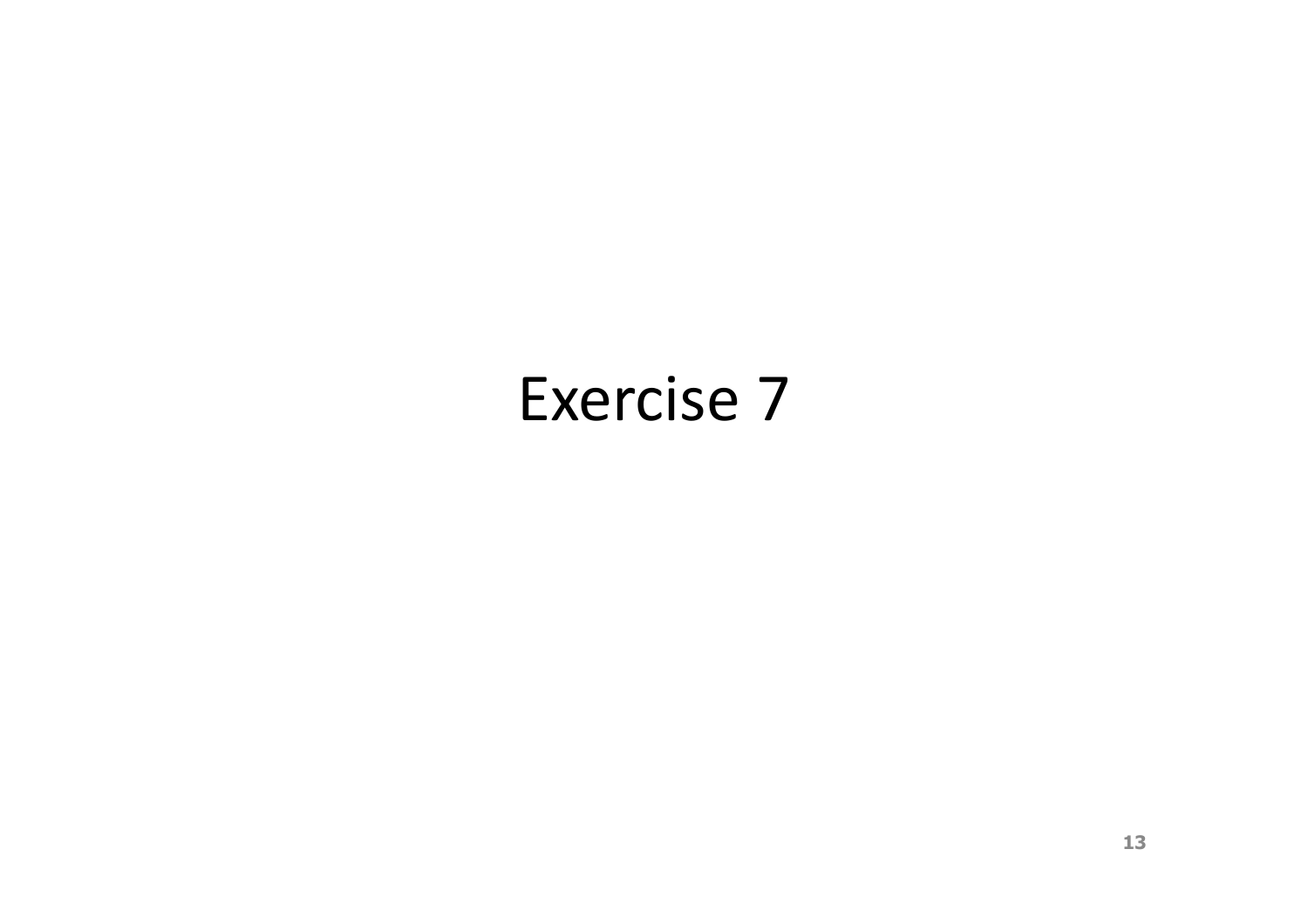



| <b>Activity</b> | <b>Weeks</b>   | <b>Resource</b> |
|-----------------|----------------|-----------------|
| A               | 7              | Analyst         |
| B               | 3              | Designer        |
| C               | $\overline{2}$ | Designer        |
| D               | 3              | Designer        |
| E               | 4              | Designer        |
| F               | $\overline{2}$ | Developer       |
| G               | 3              | Developer       |
| H               | $\mathbf 1$    | Developer       |
| N               | 4              | Developer       |
| M               | $\overline{2}$ | Analyst         |

#### • Resources to run this project:

- **One analyst**
- **Three designers** available until the end of week 11
- **Three developers** available after week 11 and only **two developers** available after week 13
- **TASK:** What is the impact of resource assignment to the activity network
- M  $\vert$  2  $\vert$  Analyst  $\vert$  the resource allocation? • What are the critical activities and critical paths after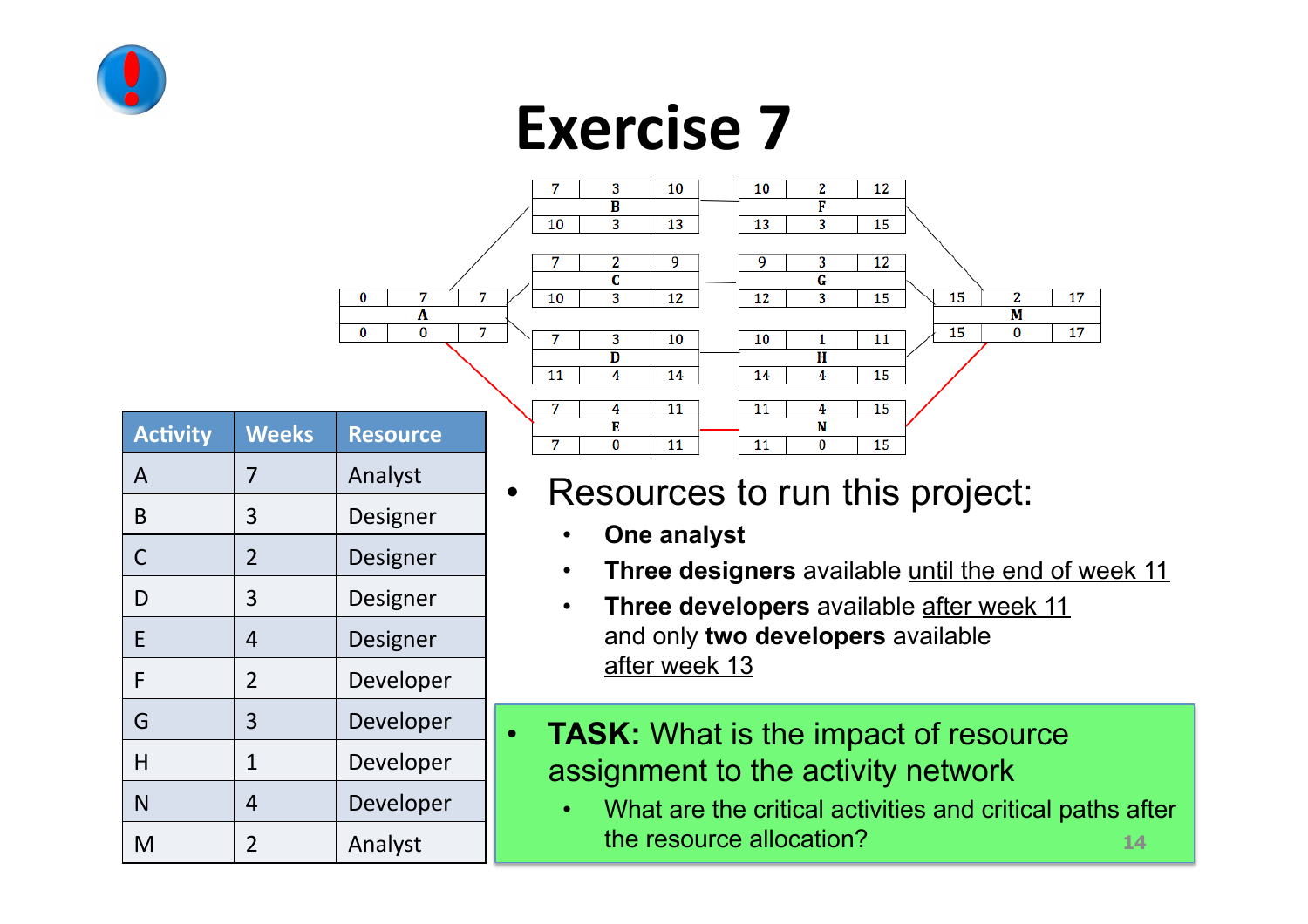



- Draw the resource histogram assuming that every activity starts as early as possible(
- Smooth the histogram taking into account the available resources
- Draw the new activity network according to smoothed histogram
	- $-$  Identify critical activities
	- $-$  Identify critical paths